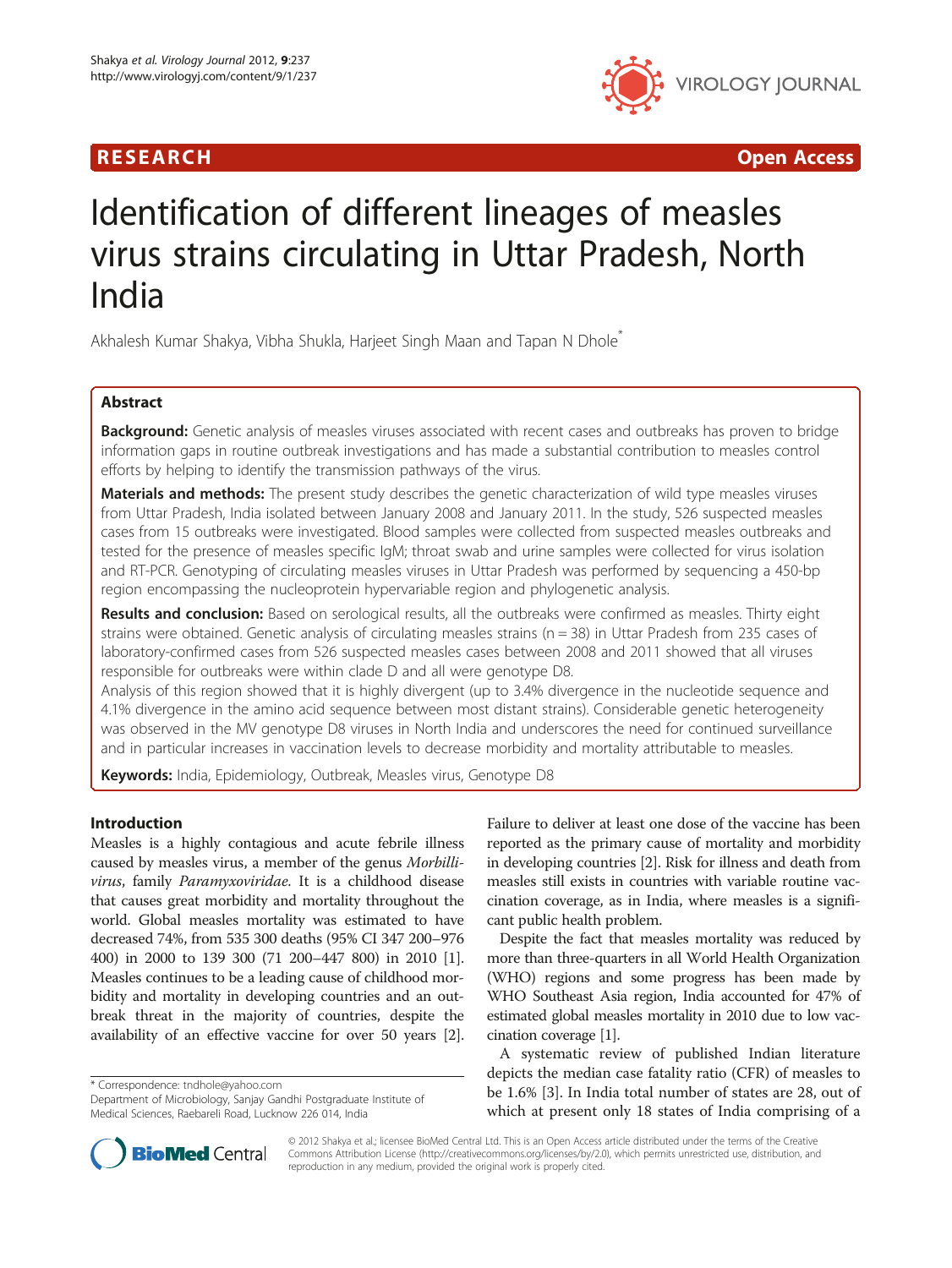meager 38% of the population has immunization coverage of more than 80% for the first dose of measles [[4\]](#page-9-0).

Studies from the rural, Semi urban, slum and community revealed poor vaccine coverage along with low vaccine efficacy [[5\]](#page-9-0) leading to susceptible populations in which outbreaks occur. A study by Sudfeld and Halsey showed higher CFRs in rural areas compared to urban communities in India [\[6](#page-9-0)]. It is estimated that 174000 measles deaths occurred in the Southeast Asian region during 2005, with a substantial proportion of this burden in India [[7\]](#page-9-0). WHO estimates that approximately twothirds of the global burden of measles deaths, namely 136 000 (range 98000 to 180000), occurred in the SEA Region in 2007, with most of them occurring in India.

A critical component of laboratory surveillance for measles is the genetic characterization of circulating wild-type viruses. Though measles virus is a monotypic virus, the WHO currently recognizes 23 genotypes [\[8](#page-9-0)] with 8 clades and one provisional genotype termed d11 [[9](#page-9-0)] with some of these genotypes geographically restricted [[10\]](#page-9-0). In measles endemic countries, one or more endemic genotypes are in continuous circulation, while multiple genotypes are detected among the few cases in countries that have eliminated measles [\[10,11](#page-9-0)]. There is lower genetic diversity in areas with low vaccination and the higher diversity seen in a country with higher vaccination is likely due to a sampling bias where more surveillance is undertaken compared to the rest of us.

The United States of America declared the elimination of measles based, in part, on molecular epidemiological data [[11-13](#page-9-0)]. Therefore, establishment of baseline molecular data and continuous monitoring of circulating viral genotypes is an important component of laboratory surveillance for measles. The sequence information obtained from virological surveillance studies has proven to be extremely useful for tracking global transmission patterns and for documenting the interruption of transmission in some countries.

There are few reports on circulating wild type measles genotypes in India. In 2002, circulation of measles genotype D4, D8, and A was reported from Pune, Maharashtra [\[14](#page-9-0)]. The circulation of genotypes D4, D7, and D8 in some locations in Tamil Nadu has been reported [\[15,16](#page-9-0)]. There were no reports available on molecular characterization of measles virus from Uttar Pradesh, a state of North India. Therefore, this study was conducted in Uttar Pradesh to establish a baseline molecular data about the circulating measles virus genotypes. This study describes the molecular characterization of measles strains isolated during 2009–2011 from rural areas of Uttar Pradesh, India. Since the genetic diversity of measles viruses circulating in a state could be correlated with its immunization coverage, which varies between the states in India, it is essential to establish statewide molecular data of measles viruses.

## Materials and methods Epidemiologic data

Descriptive information of measles cases and deaths in this report were obtained from 15 outbreaks of 12 different districts (Balrampur, Shravasti, Bahraich, Bareily, Aligarh, Badaun, Etah, Sitapur, Lucknow, Barabanki, Gonda and Sultanpur). The vaccination history and other relevant information regarding outbreaks were recorded by interviewing the mother or next available member of the family on predesigned questionnaire according to WHO format in local language. In the present study, 526 {330 (62.7%) male and 196 (37.3%) female cases} cases of suspected measles were recruited. The total population of children at risk in the outbreak areas was 3057, aged 0–23 years. Recruitment bias was minimized by visiting house to house survey. The cases were recruited into the study after obtaining institutional (SGPGIMS, Lucknow) ethical clearance and written informed consent from the guardians. A copy of the written consent is available for review by the Editor-in-Chief of this journal.

Population denominators for calculation of incidence and mortality rates were determined on the basis of data reported by the SMO (Surveillance Medical Officer) of district health care centers, were outbreaks have reported. Epidemiologic data were analyzed by using Microsoft Excel.

## Specimen collection and virus isolation

A total of 235 blood, 137 urine and 12 throat swabs were collected from 15 outbreaks of 12 different districts mentioned above. The blood was collected between day 4 and 15 of rash onset. The urine and throat swab were collected between 0 and 22 days of rash onset. The blood samples were collected from clinically suspected measles outbreaks (based on the WHO case definition) for the detection of measles specific IgM positive cases. Serological confirmation of measles virus infection in outbreak cases was carried out by immunoglobulin M(IgM) enzyme- linked immunosorbent assay (ELISA) with a WHO recommended kit (Dade Behring) in accordance with the manufacturer's instructions. Briefly, Reagents were equilibrated at room temperature before the assay was started. Sera, plasma samples or anti-MV references (positive and negative controls) were prediluted 1:21 in sample buffer (20  $\mu$ l + 400  $\mu$ l). Rheumatoid factor (RF) absorbent was reconstituted in 5 ml H<sub>2</sub>O and 200 μl of the diluted sample were added to an equal volume of RF absorbent (1:42) to precipitate IgG and IgG-linked IgM-RF, which could interfere with IgM detection. Pre-diluted anti-MV reference sera were not treated with RF absorbent. After an incubation time of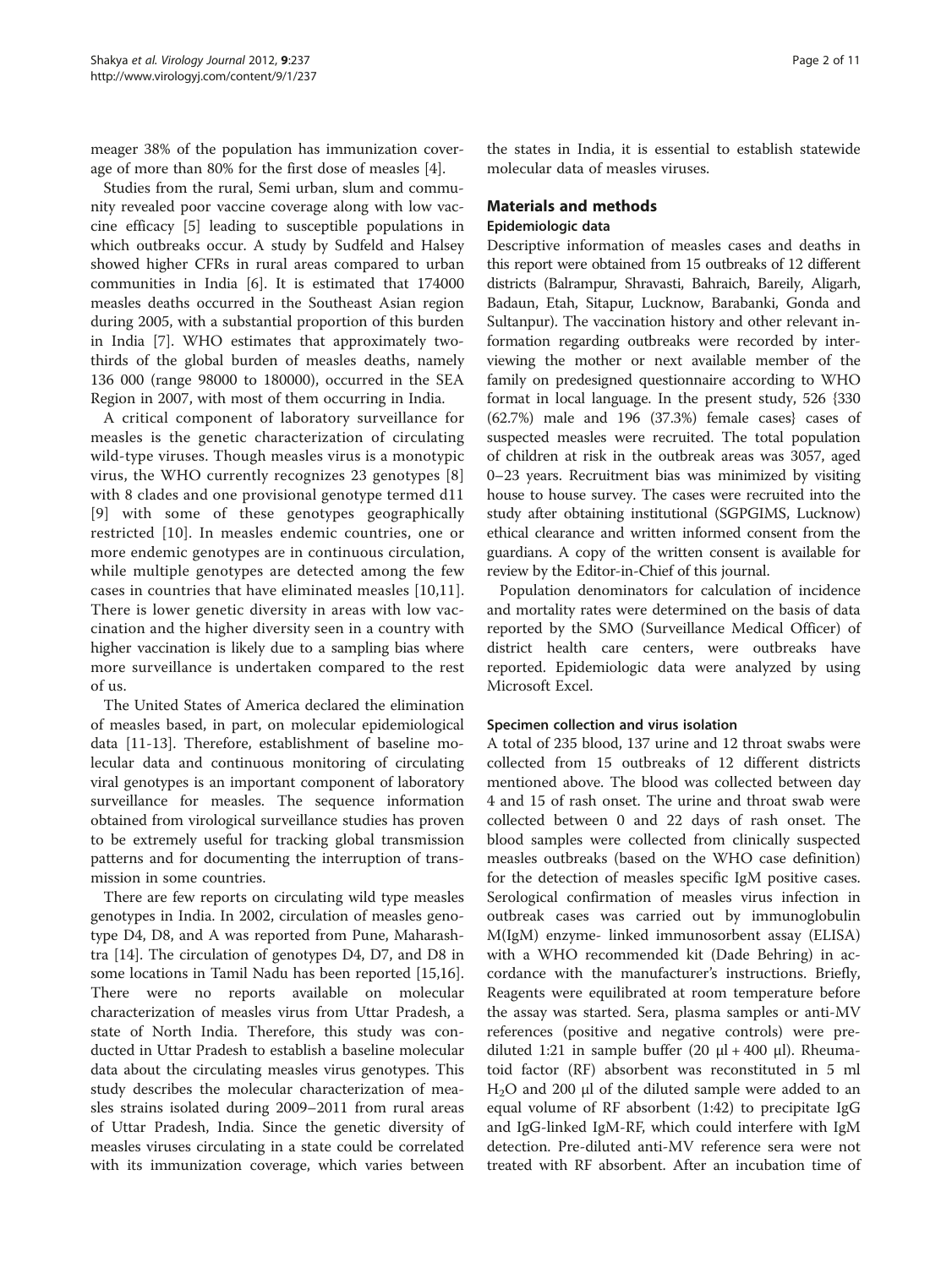15 min at room temperature (18° - 25°C), 150 μl of each sample were placed into a well coated with MV-antigen and one well coated with control-antigen. The reference control P/N (negative control) was added to one pair of wells at the start of the series (wells A1/A2), whereas the reference control P/P (positive control) was loaded into the second (wells B1/B2) and last pair of wells of each plate. For the transfer of the pre-diluted sera and plasma samples an 8-channel pipette was used and samples were mixed thoroughly after dispensing. Plates were covered with an adhesive foil and incubated for 60 min at 37°C. Samples were then washed with no delay. Washing solution was not introduced too quickly into the wells since excessive foam formations had to be avoided. Washing solution was thoroughly aspirated. 180 μl washing buffer was added to each well and aspirated after allowing the buffer to react for  $1 - 2$  min. Washing was repeated 4 times. Then, 100 μl conjugate buffer (250 μl of anti-human IgM/POD conjugate in 12.5 ml conjugate buffer) was added to each well. The test plate was again covered with an adhesive foil and incubated for another 60 min at 37°C. Washing was repeated as described above. Thereafter, substrate buffer (1 ml chromogen in 10 ml substrate buffer) was distributed to each well. The test plate was incubated for further 30 min at room temperature and after adding 100 μl stop solution to each well, absorbance was measured in the photometer at the reference wavelength of 450 nm. For each test and reference sample the difference in absorbance  $(∆A)$  in O.D. of the value obtained for MV-antigen and control-antigen ( $\Delta A = A_{\text{antigen}} - A_{\text{control antigen}}$ ) was calculated. Results were only used for further evaluation if the following validation criteria were met: The ΔA-values for each pair of reference P/P wells must be within the range defined by the lower and upper margins given by the manufacturer. In addition, the ΔA-values of the individual readings of the reference P/P at the start and the end of the series must not deviate from the mean of these two readings by more than  $\pm 20\%$  and each pair of reference P/P wells must reach or exceed a value of 0.2 O.D. The ΔA for the reference P/N should always be less than 0.1 O.D. The reference P/P is not only used for validation of the test, but is also necessary for the calculation of a correction factor. The nominal value given in the enclosed table of values for the reference P/P was divided by the mean value of its ΔA values obtained in the test. The ΔA-values of the samples, determined in the same series, were corrected by multiplying with this factor and the cut-offs for negativity  $( $0.1$   $0.0$ ) and$ positivity (> 0.2 O.D.) were applied as recommended by the manufacturer.

The urine samples and throat swabs were directly inoculated on Vero/hSlam cell line for isolation of measles virus. Vero/hSlam cells were obtained from National Institute of Virology, Pune, India. The Vero cells are transfected with a plasmid encoding gene for the human SLAM (signaling lymphocyte-activation molecule, also designated CDw150) molecule [[17](#page-9-0)].

Each specimen was individually inoculated at a volume of 0.5 ml into a 25  $\text{cm}^2$  plastic tissue culture flask containing a sub-confluent monolayer of Vero/hSLAM cells. Each sample was inoculated in duplicate and uninoculated flasks were used as negative controls. The flasks were incubated in a 37°C humidified incubator and examined daily for cytopathic effects (CPE). CPE was observed as giant multinucleated syncytium formation and detachment of cells. Blind passages were done for those not showing CPE after 7 days. The presence of Measles virus (MV) was confirmed by reverse transcriptase polymerase chain reaction (RT-PCR). At the level of 75-100% CPE, the cultures were harvested and stored at -70°C for further use.

#### RNA Extraction and RT-PCR

RNA was extracted from 250 μl of infected cell lysate or clinical samples using a Trizol reagent, following the manufacturer's instructions. RT-PCR amplification was performed using previously described primers to amplify a 600 bp fragment in the N gene which included the 450 bp fragment recommended for genotyping [\[12\]](#page-9-0). PCR products were purified using the QIA quick gel extraction kit (QIAGEN). Sequences of the PCR products were derived by automated sequencing and the Big Dye terminator v3.0 chemistry according to the manufacturer's protocol in both sense and antisense strands by an automated ABI PRISM™ 3100 DNA Sequencer (Perkin Elmer). Sequence proof reading and editing was conducted with Sequencer™ (Gene Codes Corporation). Sequence data were analyzed using version 7.0 of Bioedit and phylogenetic analyses were performed using Bioedit [\(http://www.mbio.ncsu.edu/](http://www.mbio.ncsu.edu/BioEdit/bioedit.html) [BioEdit/bioedit.html\)](http://www.mbio.ncsu.edu/BioEdit/bioedit.html) and Mega5.1 [\(www.megasoftware.](http://www.megasoftware.net) [net](http://www.megasoftware.net)). The robustness of the groupings was assessed using bootstrap resampling of 1000 replicates and the trees were visualized with Mega programs. Nucleotide sequence data from 38 strains were deposited in GenBank under accession numbers: JN381167-JN381188, HQ453170- HQ453179, HQ141406- HQ141408, HM146188, HM146189, and GU561991.

#### Results

### Epidemiological findings

A total number of 15 outbreaks from 12 different districts were investigated during the study period between 2008 and 2011 (Figure [1\)](#page-3-0). Standard WHO measles case definition was followed to clinically diagnose the measles cases. Maximum numbers of cases were reported from District Balrampur (60 cases), Shravasti (98 cases), and Bahraich (45 cases).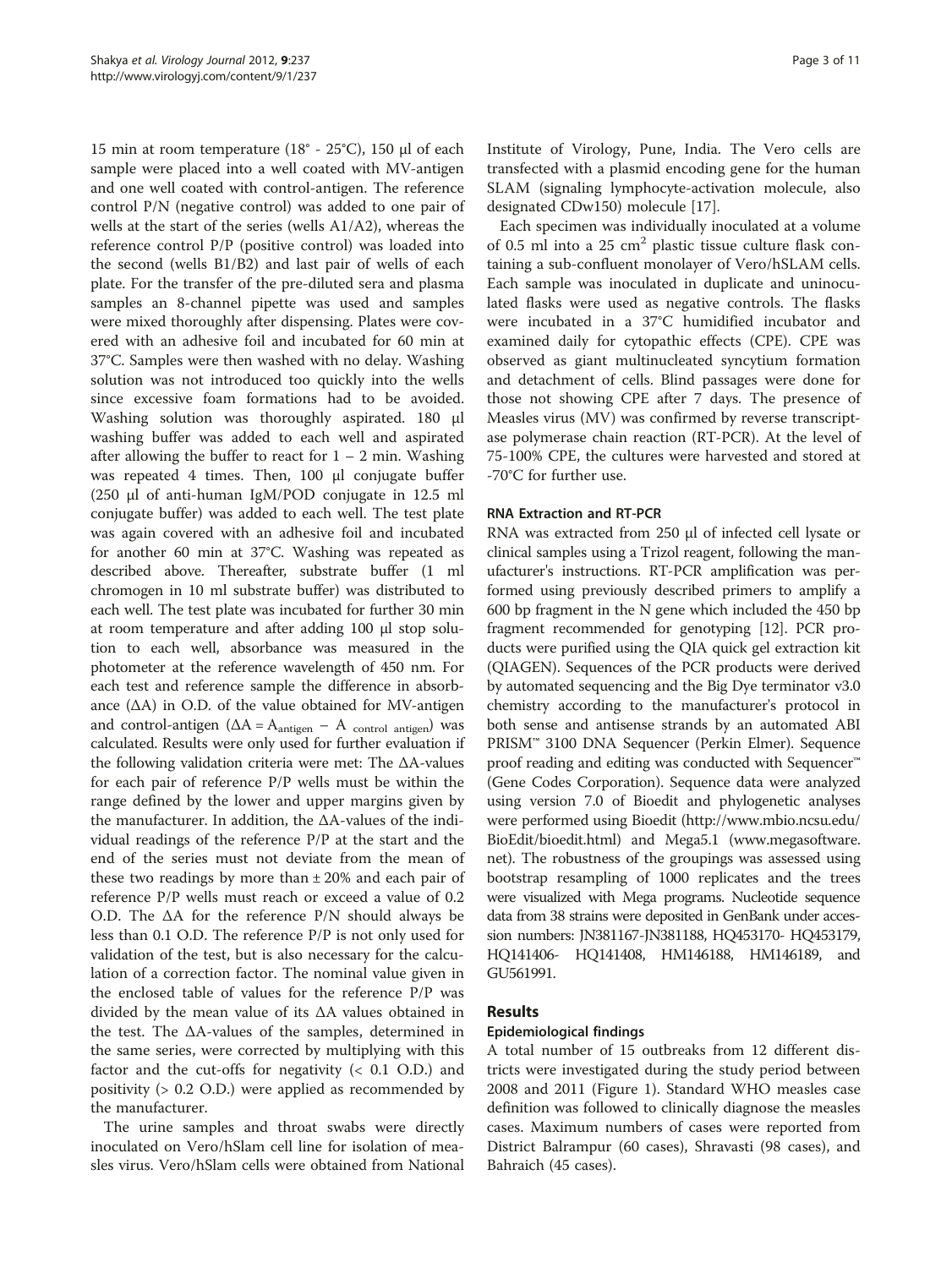A total of 526 clinically confirmed cases were reported during the study period with a mean age of  $6.791 \pm$ 4.725 years, ranging from 6 months to 23 years. The median age was 6 years and the male to female ratio were 1.68:1. The highest incidence has been reported in the 180 cases aged 1–5 years (34.2%) of age group. The immunization history shows that out of 526 measles infected cases only 26 (4.9%) cases were found to be vaccinated while the remainders were unvaccinated or were not able to recall vaccination history. More males were vaccinated compared to females.

Totally, 235 sera were tested for the presence of measles specific IgM as per manufacturer's recommendation. 227 sera sample (97%) were positive for measles IgM and 8 sera samples (3%) were equivocal. A total of 142 male cases and 93 female cases were found positive. From the clinically suspected cases, 188 male and 103 female cases were not tested for IgM due to refusal of sample collection from their parents/guardians.

MV isolation from urine sample and throat swab was attempted in Vero/hSLAM cell line. Only 15% (20) samples were positive by cell culture.

RT-PCR analysis shows only 28.46% (38 samples) positivity. All the 38 samples were sequenced.

#### Genotyping results

Phylogenetic analysis of measles strains obtained during the study with WHO reference sequences revealed that all the Uttar Pradesh strains segregated with clade D, genotype D8 measles strains. The sequence identity of D8 genotypes with the WHO reference genotype D8 was ranged from 97.1% to 99.6%. The phylogenetic analysis of all the 38 D8 sequences among themselves reveals that these sequences show different lineages (Figure [2\)](#page-4-0). According to our findings, these different lineages showed that the virus responsible for the different outbreaks were different. The identity of two strains

<span id="page-3-0"></span>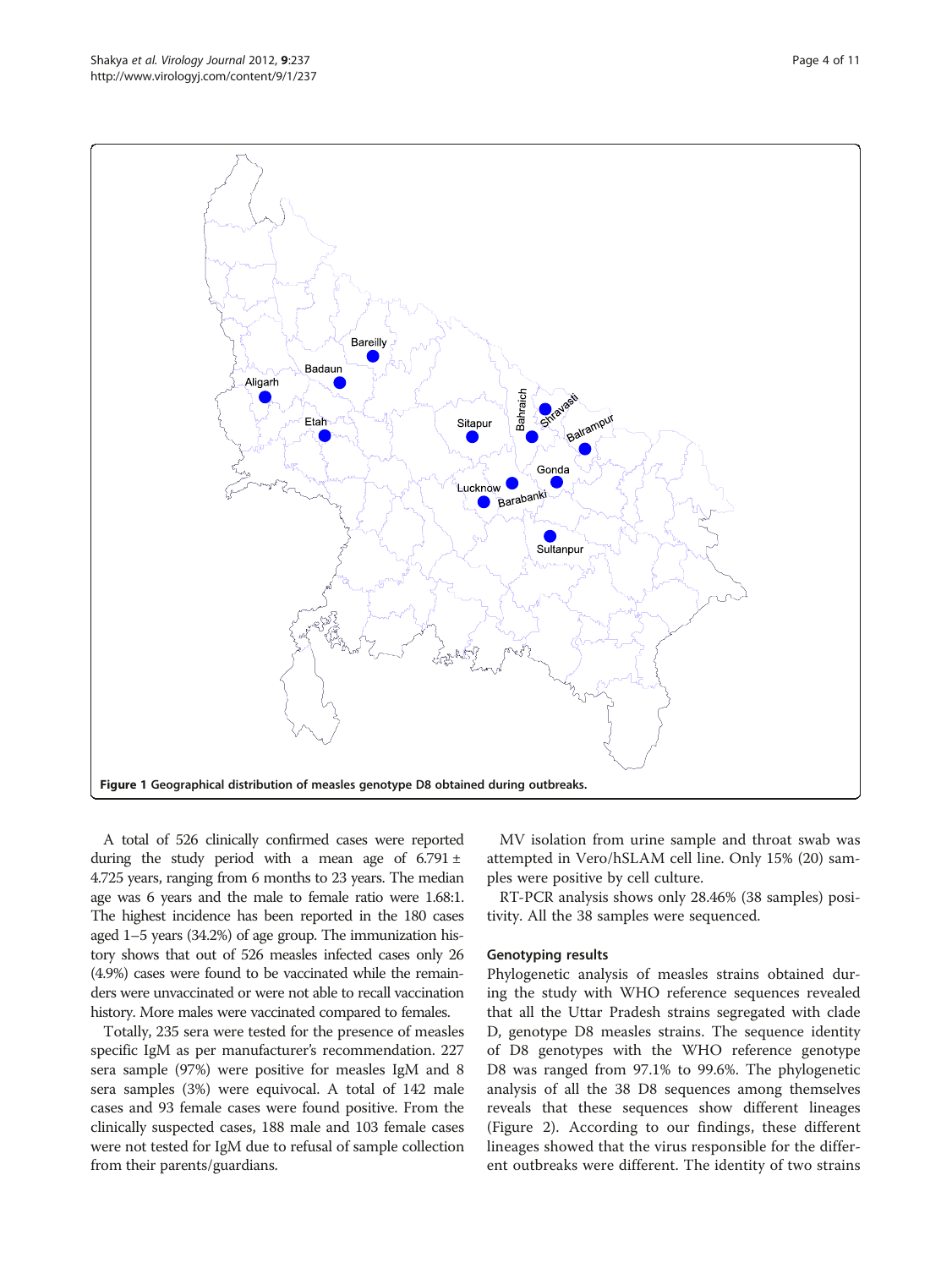(HM146188, HM146189) with the reference genotype D8 was 99.6%. Two strains (HQ453170, HQ453173) were 99.3% identical with reference strain. Ten strains (JN381167, JN381168, JN381169, JN381170, JN381171, HQ453171, HQ453172, HQ453175, HQ141406, and GU561991) were 99.1% identical to the reference strain. Six strains (JN381185, JN381186, JN381187, JN381188, HQ453178, and HQ453179) were 98.7% identical with the reference strain. Five strains (JN381172, JN381173, JN381174, JN381175, and JN381176) were 98.5% identical with the reference strain. One strain (HQ141407)

was 98.2% identical. Eight strains (JN381177, JN381178, JN381179, JN381180, JN381181, JN381182, JN381183, and JN381184) were 98.0% identical with the reference strain. One strain (HQ141408) was 97.6% identical with the reference strain. Remaining three strains (HQ453174, HQ453176, and HQ453177) were 97.1% identical with the reference strain.

Out of the 38 D8 strains, eleven strains (JN381167, JN381168, JN381169, JN381170, JN381171, HQ453170, HQ453173, HM146188, HM146189, HQ141406, and GU561991) exhibited 98.7% amino acid sequence identity

<span id="page-4-0"></span>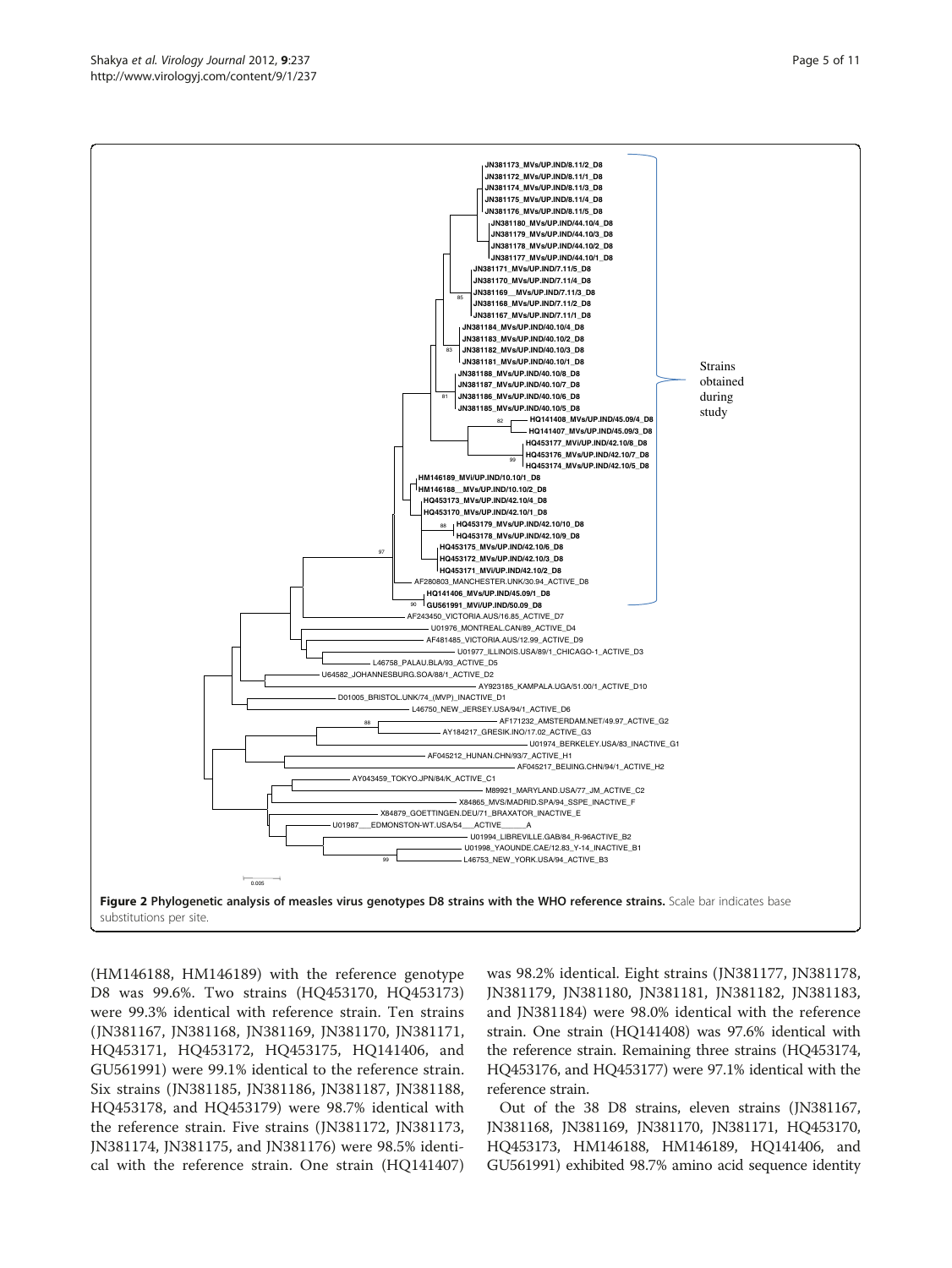with WHO reference strain. Another eleven strains (JN381172, JN381173, JN381174, JN381175, JN381176, HQ453174, HQ453176, HQ453177, HQ453178, and HQ453179, HQ141407) showed 97.3% amino acid sequence identity with the reference strain. Seven strains (JN381185, JN381186, JN381187, JN381188, HQ453175, HQ453171 and HQ453172) showed 98% amino acid sequence identity. Eight strains (JN381177, JN381178, JN381179, JN381180, JN381181, JN381182, JN381183 and JN381184) showed 96.7% amino acid identity with the reference strain. Only one strain (HQ141408) revealed 96% amino acid identity with the reference strain.

## Intra Genotypic variations (Genotype D8)

The genotype D8 detected in the present study was differed from each other by maximum of 3.4% while some strains were 0.2% differ from each other. The Genotype D8 strains obtained from present study were differed from WHO reference strain at 20 different positions. Of these only 11 substitutions leads to amino acid changes and remaining 9 substitutions were silent mutation. All the 38 strains have nucleotide substitution at one position at 1564 ( $A \rightarrow G$ ) while maximum number of strains have nucleotide substition at nine positions at 1152  $(C \rightarrow T)$ , 1188 $(G \rightarrow A)$ , 1225  $(G \rightarrow T)$ , 1269 $(T \rightarrow C)$ , 1418(T → C), 1154(C → T), 1183(C → T), 1490(G → C), and  $1525(G \rightarrow A)$ . All the 38 strains exhibited substitution at 1564 nucleotide position  $(A \rightarrow G)$  which leads to amino acid changes from N(Asparagine) to D (Aspartic acid). Nucleotide substitution at position 1225 ( $G \rightarrow T$ ) which leads to amino acid change from A (Alanine) to S (Serine). Nucleotide substitution at position 1418 (T  $\rightarrow$  C) leads to amino acid change from L (Leucine) to P (Proline). Nucleotide substitution at position 1154  $(C \rightarrow T)$  leads to amino acid change from P (Proline) to L (Leucine). Nucleotide substitution at position 1183  $(C \rightarrow T)$  leads to amino acid change from R (Arginine) to T (Threonine). Nucleotide substitution at position 1525  $(G \rightarrow A)$  leads to amino acid change from G (Glycine) to S (Serine).

## Genetic relatedness of Uttar Pradesh genotype D8 measles strains to Indian measles strains

In this analysis 38 sequences obtained from present study were compared with the sequences reported from other parts of India. The phylogenetic analysis of all strain revealed that all the strains were grouped into four clusters. Sequences obtained from present study were grouped into clusters 3 and 4 and none of the sequence grouped into cluster 1 and 2. Cluster 3 contains the strains reported from Pune, Papumpare, Mayurbhanj, Dimapur, Agartala Vijaywada and Warangal. Cluster 4 contains the strains reported from Papumpare, Dibrugarh, Dimapur, Purulia, Patana, Gulbarga and Portblair (Figure [3](#page-6-0)).

In cluster 3 the sequences from present study shows 99.6% to 98.7% similarity with the Pune strain isolated in 2005. The similarity with the Warangal strain was 99.8% to 98.9%. The similarity with the Papumpure strain was 98.7% to 97.8%. Similarity with Agartala strain was 99.3% to 97.1%. Similarity with Dimapure strain was 97.4% to 96.5%. Similarity with the Vijaywada strain was 97.6% to 96.7%.

In cluster 4 the sequences from present study shows 98.7% to 97.8% similarity with the Papumpare strain. The similarity with the Purulia strain was 98.7% to 96.5%. The similarity with the Protblair strain was 98.2% to 97.4%. Similarity with Patna strain was 98.2% to 97.4%. Similarity with Dimapure strain was 97.4% to 96.7%. Similarity with the Dibrugarh strain was 98.7% to 97.6%.

The strains JN381167\_ JN381171 were 0.9% diverse with the Cambridge strain. While the strains JN381177\_ JN381184 were 2.0% diverse with the Cambridge strain. The strains JN381172\_ JN381176 were 1.5% diverse with Cambridge strain. The strains JN381185\_ JN381187 were 1.8% diverse with Cambridge strain (Figure [4\)](#page-7-0).

HM146188 and HM146189 strains have the 99.8% similarity with Sydney strain. These two strains also have the 99.6% similarity with London strain.

#### **Discussion**

There are few reports on circulating wild type measles genotypes in India. In 2002, circulation of measles genotype D4, D8 and A was reported from Pune, Maharashtra [[14](#page-9-0)]. The circulation of genotypes D4, D7 and D8 in some locations in Tamil Nadu has been reported [\[15,16](#page-9-0)]. There were no reports available on molecular characterization of measles virus from Uttar Pradesh a state of North India. Therefore, this study was conducted in Uttar Pradesh to establish a baseline molecular data about the circulating measles virus genotypes. Since the genetic diversity of measles viruses circulating in a state could be correlated with its immunization coverage, which varies between the states in India, it is essential to establish statewide molecular data of measles viruses.

In the present study 38 strains were obtained from 15 villages of 12 districts. All the strains were obtained from the villages. The studied population in the present study comprised of 3507 children. The known vaccination status of studied population was only 28%. Among the 526 cases investigated, 26 (4.9%) cases were immunized (as evidenced by availability of immunization card or statement of parents/ health workers). Immunization status was not known for 500 (95%) cases or not able to recall vaccination history. More males were vaccinated compared to females in the present study. In the present study the majority of cases were of lower socioeconomic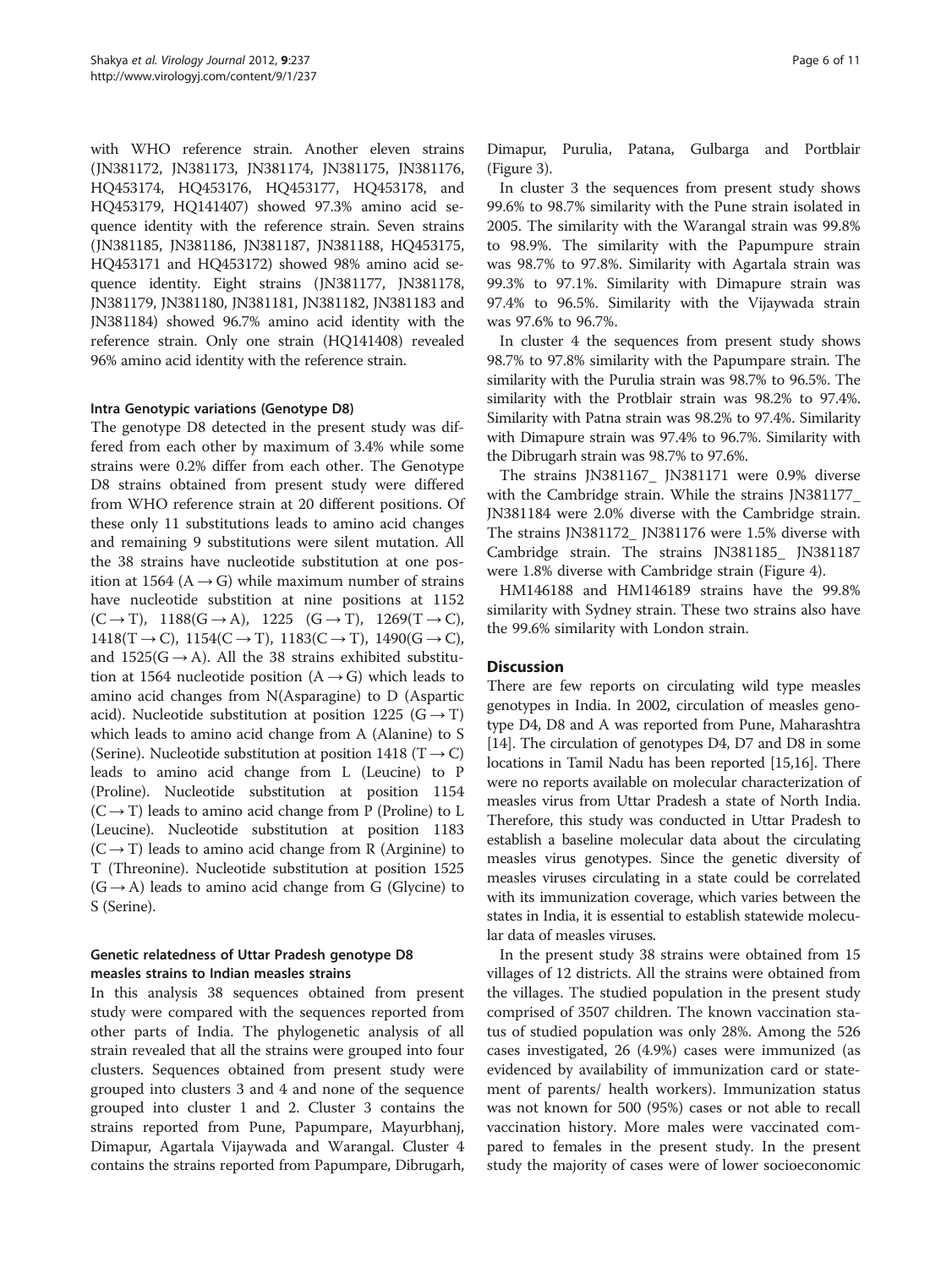<span id="page-6-0"></span>Shakya et al. Virology Journal 2012, 9:237 http://www.virologyj.com/content/9/1/237

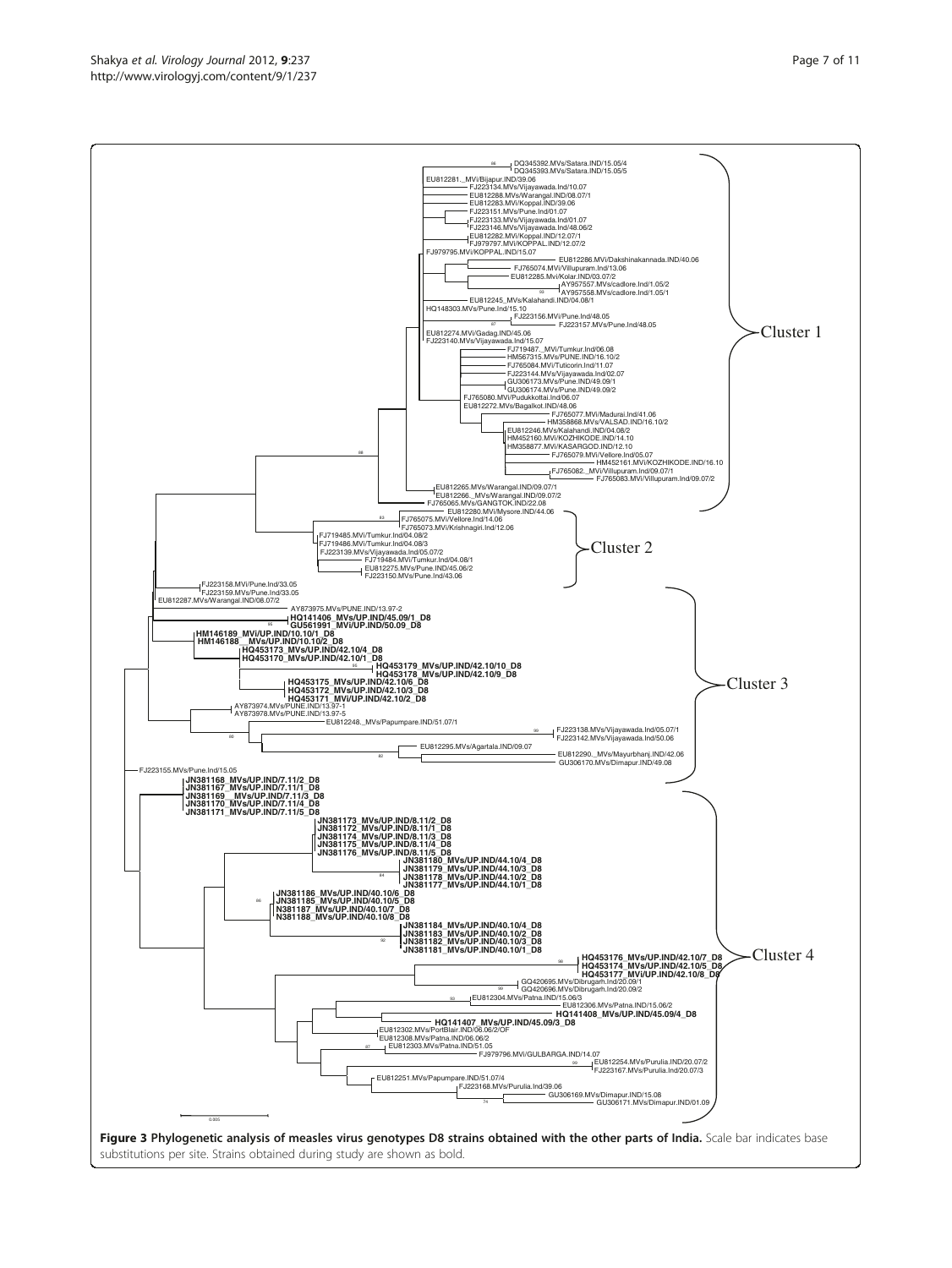site. Strains obtained during study are shown as bold.

<span id="page-7-0"></span>

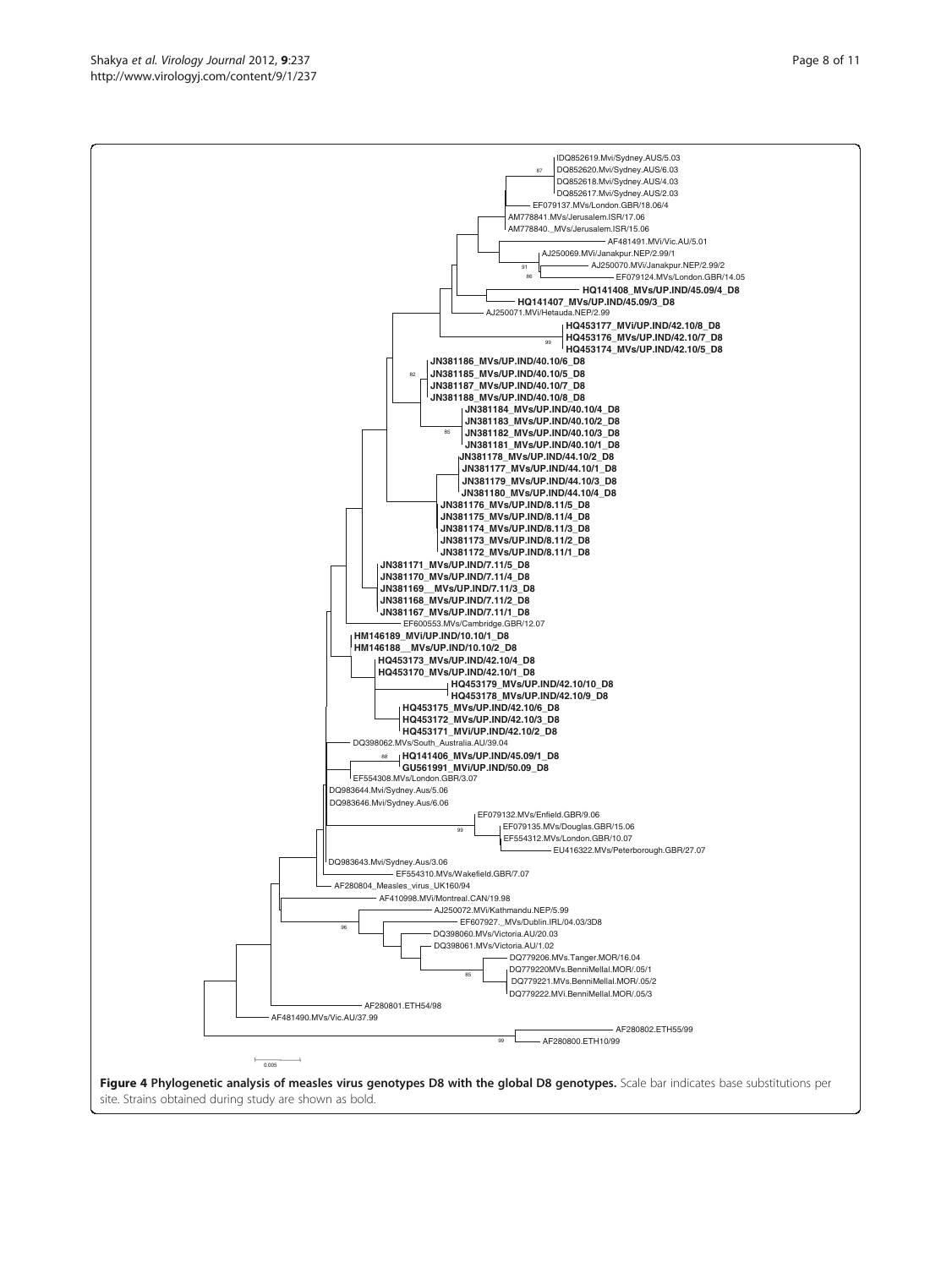status, illiterate and less aware of vaccination programs. A significant high severity of symptoms has been found in another study in cases belonging to the lower socioeconomic status [\[18\]](#page-9-0), especially among illiterates; an indirect indicator of poor hygiene and awareness for the vaccination program.

In our study, we also found that sex, maternal literacy, social category, maternal occupation, and standard of living were important "demand-side" predictors in the immunization status of children, which was found in other studies as well [[19-21](#page-9-0)]. While some studies [[22](#page-9-0)] have shown a significant role of health workers in reducing sex bias, we found that, despite adjusting for the role of health services and presence of health workers, girls are less likely to be immunized than boys.

A higher proportion of males were affected in the present study as compared to the females which is corroborated by few other studies [[23,24](#page-9-0)]. The recruitment bias was minimized due to house to house survey. The possible reason for more males get infected could be the differential attitude of parents towards female child or gender difference in the outbreak area.

All the blood samples were collected between 4 and 15 days of rash onset. The blood samples were collected from clinically suspected measles outbreaks (based on the WHO case definition). From the results of measles IgM positivity based on the timing of sample collection, it was noticed that 227 samples (97%) and 8 samples (3%) that were collected between days 4 and 15 after the onset of rash were positive and equivocal respectively. The timing of sample collection is probably responsible for negativity in epidemics. The optimum time for blood sample collection for IgM detection is 4–28 days post onset of rash [[25,26\]](#page-9-0). This was also confirmed in the present study. We also noticed such finding by other Indian researchers where it is well documented about 100% positivity for IgM ELISA where blood samples were collected between days 4 and 22 after the onset of rash, where as samples collected between days 1 and 3, 17% positivity were noticed [[15\]](#page-9-0).

Virus isolation from urine sample attempted in the Vero/hSlam cell line yielded virus from 20 samples (15%). Similar low success rates were observed in previous studies, were 12% [\[15\]](#page-9-0) and 18% [\[27](#page-9-0)] yields were found. RT-PCR analysis shows only 28% (39 samples) positivity.

Reason for low yield of virus isolation from cell culture and RT-PCR could be timing of sample collection and transportation of the samples to the laboratory. Previous finding clearly demonstrated that percentage of virus isolation varied based on timing of sample collection. The urine samples collected between 8–13 days shows 33% positivity and sample collected between 14 to 20 days shows 29% positivity [\[28\]](#page-9-0). All the positive samples reported in the present study by cell culture and RT-PCR

analysis was collected within 6 days of rash onset. All the samples collected beyond 6 days were negative.

The percentage of virus isolation also varied based on cell culture and RT-PCR analysis. The high percentage positivity by RT-PCR as against virus isolation was also reported previously from India [\[14,15\]](#page-9-0). Study from Suburban Khartoum [\[29\]](#page-9-0) also showed high percentage positivity by RT-PCR compared to virus isolation.

All these findings indicate the fact that the optimum concentration of virus and timing of collection of sample is required for the isolation of the virus and RT-PCR is more sensitive as compared to virus isolation.

Optimally, measles virus is excreted from infected cases only for the first 5–7 days after rash onset, often in low titers. WHO has recommended samples for virus isolation should be collected within 5 days after rash onset [\[26](#page-9-0)]. For these reasons, attempts to detect virus from suspected measles cases after a week of rash onset is not considered to be a useful diagnostic tool.

It is well understood that measles case confirmation by virus isolation is less sensitive. The measles virus genome is relatively stable and shows minor detectable changes over the course of an outbreak or even over 12 months. Hence, isolation of virus from all cases is not considered necessary and 1 or 2 isolates from each outbreak or chain of infection will provide sufficient data to determine transmission pathways [\[30](#page-10-0)].

During the study period genotype D8 found to be circulating in Uttar Pradesh India. All the cases reported in the present study did not have travel history or contact with traveler, suggesting that these viruses are indigenous.

The genotype D8 detected in the present study was differed from each other by maximum of 3.4% while some strains were 0.2% differ from each other. Genetic heterogeneity of the Indian measles viruses is not a result of increased mutation rates but is due to the presence of multiple co-circulating lineages of viruses within the endemic region.

This analysis clearly demonstrated that multiple lineages of genotype D8 are co-circulating and disseminated widely throughout the state, a pattern consistent with an endemic genotype.

Though measles surveillance in India is in its infancy, during the preceding 15 years only Clade D genotypes (D4, D7, D8) have been detected in India, whereas surrounding countries have detected D4, D7, D8, D9, D5, H1, d11, and G3 genotypes [\[9](#page-9-0)[,31](#page-10-0)]. These external genotypes were not imported into India between 1995 and 2010. The possibilities of missing genotypes or of importation of other genotypes must be further studied and documented with continuous countrywide molecular surveillance in India. Other countries have also documented co-circulation of genotypes, probably due to multiple chains of transmission during an outbreak [\[32,33](#page-10-0)].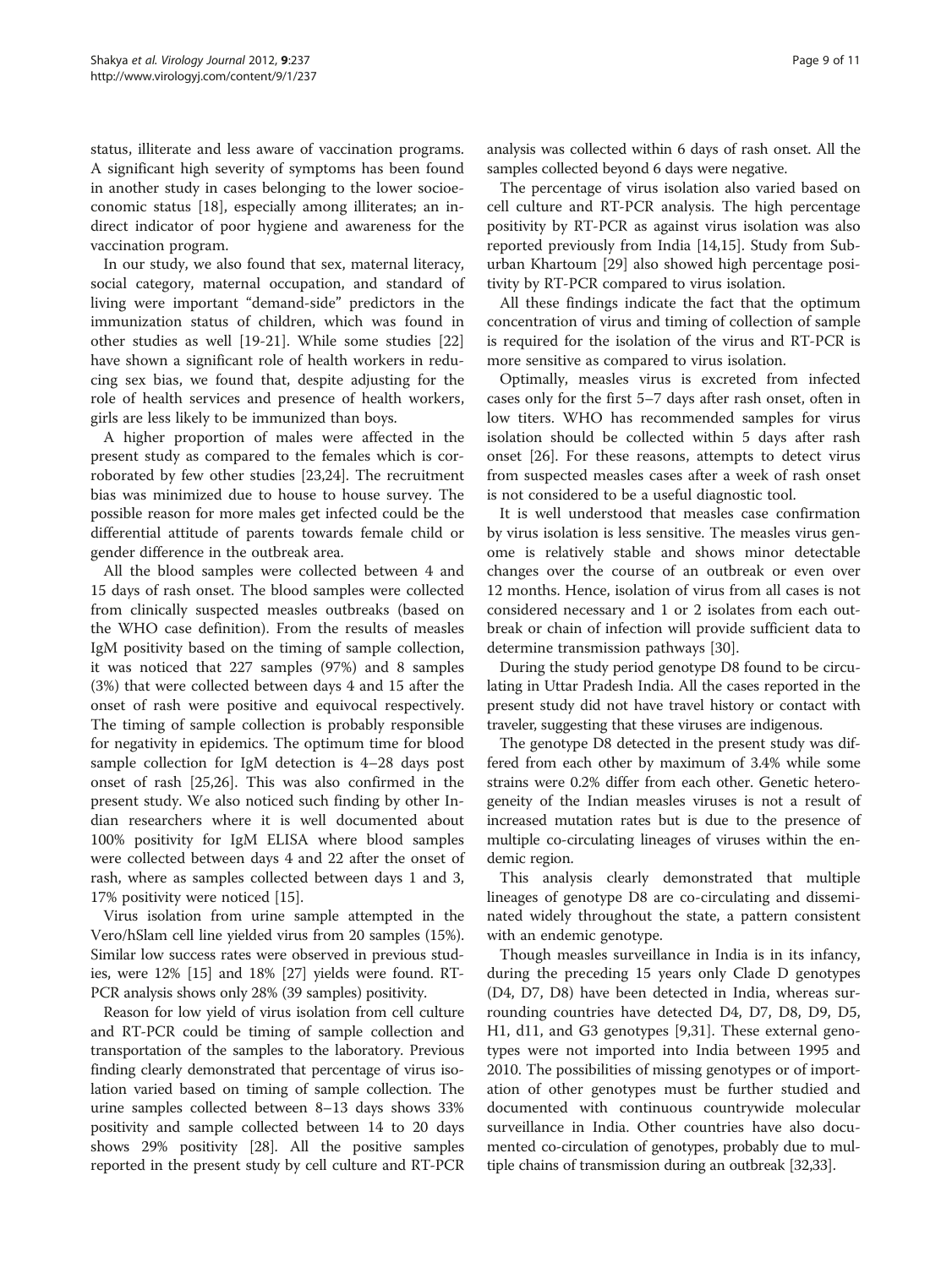<span id="page-9-0"></span>The mutation rate amongst field isolates of measles virus is low and appears to be random rather than driven by vaccine pressure or immune responses. Within a genotype, nucleotide difference (virus lineage) can assist in distinguishing separate episodes of transmission [\[34](#page-10-0)]. In the present study the nucleotide difference was observed based on the outbreak / transmission chain. In countries or regions with endemic measles, many lineages of a single genotype may co- exist; however as countries begin to move from endemic to epidemic measles the diversity of sequences within the circulating genotypes decreases [\[35](#page-10-0)-[38\]](#page-10-0). This is consistent with the present study also; multiple lineages of genotype D8 strains were circulating in the state during 2008 – 2011. However, in 2002, Oliveira MI et al. have reported, the genotype D6 virus associated with a large measles outbreak that occurred in several South American countries between 1996 and 1997 had identical N gene sequences suggesting rapid spread of a single lineage [\[39\]](#page-10-0). Analysis of measles viruses circulating in Burkina Faso, before and after a mass vaccination campaign, showed that the number of circulating lineages was greatly reduced following the campaign. Sequence analysis of viruses isolated from outbreaks that occurred after the vaccination campaign suggested that virus was introduced from a single source [[38\]](#page-10-0).

#### Competing interests

The authors have no commercial affiliations or conflict of interest to declare.

#### Authors' contributions

AKS and VS carried out all experiments, analysis and drafted the manuscript. HSM helped in the data analysis. TND participated in the design of the study and helped to draft the manuscript. All the authors have read and approved the final manuscript.

#### Acknowledgements

We thank National Polio Surveillance Project (NPSP) staff and staff of Primary Health Centers. We also thank staff members of Community Health Centers for their help in clinical diagnosis of the cases and sample collection.

#### Received: 15 February 2012 Accepted: 14 September 2012 Published: 16 October 2012

#### References

- 1. Simons E, Ferrari M, Fricks J, Wannemuehler K, Anand A, Burton A, Strebel P: Assessment of the 2010 global measles mortality reduction goal: results from a model of surveillance data. Lancet 2012, 379(9832):2173–2178.
- 2. WorldHealthOrganization: Global measles and rubella laboratory network—update. Wkly Epidemiol Rec 2005, 80:384–388.
- Verma R, Khanna P, Bairwa M, Chawla S, Prinja S, Rajput M: Introduction of a second dose of measles in national immunization program in India: a major step towards eradication. Hum Vaccin 2011, 7:1109
- 4. Ministry of Healthand Family Welfare Government of India: Measles Mortality Reduction Strategic Plan. New Delhi: Ministry of health and family welfare Government of India; 2005–2010. [http://www.unicef.org/india/](http://www.unicef.org/india/Measles_Mortality_reduction_2005-2010.pdf) [Measles\\_Mortality\\_reduction\\_2005-2010.pdf.](http://www.unicef.org/india/Measles_Mortality_reduction_2005-2010.pdf)
- Bhagyalaxmi A, Kedia G, Rawal VS: Study of incidence of measles and vaccination coverage in Ahmedabad urban slums. Indian J Public Health 2007, 51(1):52–53.
- 6. Sudfield CR, Halsey NA: Measles case fatality ratio in India: a review of community based studies. Indian Pediatr 2009, 46:983–989.
- 7. Wolfson L, Strebel P, Gacic-Dobo M, Hoekstra E, McFarland J, Hersh B: Has the 2005 measles mortality reduction goal been achieved? A natural history modelling study. Lancet 2007, 369:191–200.
- 8. World Health Organization: Global distribution of measles and rubella genotypes – update. Wkly Epidemiol Rec 2006, 81:474–479.
- 9. Zhang Y, Ding Z, Wang H, Li L, Pang Y, Brown KE, Xu S, Zhu Z, Rota PA, Featherstone D: New measles virus genotype associated with outbreak, China. Emerg Infect Dis 2010, 16:943–947.
- 10. Rota PA, Featherstone DA, Bellini WJ: Molecular epidemiology of measles virus. Curr Top Microbiol Immunol 2009, 330:129-150.
- 11. Rota JS, Rota PA, Redd SB, Redd SC, Pattamadilok S, Bellini WJ: Genetic analysis of measles viruses isolated in the United States, 1995-1996. J Infect Dis 1998, 177:204.
- 12. Rota PA, Liffick SL, Rota JS, Katz RS, Redd S, Papania M, Bellini WJ: Molecular epidemiology of measles viruses in the United States, 1997–2001. Emerg Infect Dis 2002, 8:902.
- 13. Rota PA, Bellini WJ: Update on the global distribution of genotypes of wild type measles viruses. J Infect Dis 2003, 187:S270.
- 14. Wairagkar N, Rota PA, Liffick S, Shaikh N, Padbidri VS, Bellini WJ: Characterization of measles sequences from Pune, India. J Med Virol 2002, 68:611–614.
- 15. Ramamurty N, Raja D, Gunasekaran P, Varalakshmi E, Mohana S, Jin L: Investigation of measles and rubella outbreaks in Tamil Nadu, India—2003. J Med Virol 2006, 78:508–513.
- 16. Vaidya SR, Wairagkar NS, Raja D, Khedekar DD, Gunasekaran P, Shankar S, Mahadevan A, Ramamurty N: First detection of measles genotype D7 from India. Virus Genes 2008, 36:31–34.
- 17. Waku Kouomou D, Wild TF: Adaptation of wild-type measles virus to tissue culture. J Virol 2002, 76:1505.
- 18. Mishra D, Singh HP: Kuppuswamy's socioeconomic status scale—A revision. Indian J Pediatr 2003, 70:273–274.
- 19. Agarwal S, Bhanot A, Goindi G: Understanding and addressing childhood immunization coverage in urban slums. Indian Pediatr 2005, 42:653.
- 20. Chhabra P, Nair P, Gupta A, Sandhir M, Kannan A: Immunization in urbanized villages of Delhi. Indian J Pediatr 2007, 74:131-134.
- 21. Ghei K, Agarwal S, Subramanyam MA, Subramanian S: Association between child immunization and availability of health infrastructure in slums in India. Arch Pediatr Adolesc Med 2010, 164:243.
- 22. Bishai D, Suzuki E, McQuestion M, Chakraborty J, Koenig M: The role of public health programmes in reducing socioeconomic inequities in childhood immunization coverage. Health Policy Plan 2002, 17:412–419.
- 23. Phaneendra Rao R, Kumari J, Krishna Rao T, Narasimham V: Measles in a rural Community. J Commun Dis 1988, 20:131–135.
- 24. Mishra A, Mishra S, Lahariya C, Jain P, Bhadoriya RS, Shrivastav D, Marathe N: Practical observations from an epidemiological investigation of a measles outbreak in a district of India. Indian Journal of Community Medicine: Official Publication of Indian Association of Preventive & Social Medicine 2009, 34:117.
- 25. Helfand RF, Heath JL, Anderson LJ, Maes EF, Guris D, Bellini WJ: Diagnosis of measles with an IgM capture EIA: the optimal timing of specimen collection after rash onset. J Infect Dis 1997, 175:195.
- 26. World Health Organization: Measles. Progress Towards Global Control and Regional Elimination, 1998–1999. Wkly Epidemiol Rec 1999, 74:429–440.
- 27. van Binnendijk RS, van den Hof S, van den Kerkhof H, Kohl RHG, Woonink F, Berbers GAM, Conyn-van Spaendonck MAE, Kimman TG: Evaluation of serological and virological tests in the diagnosis of clinical and subclinical measles virus infections during an outbreak of measles in The Netherlands. Journal of Infectious Diseases 2003, 188:898.
- 28. Riddell MA, Chibo D, Kelly HA, Catton MG, Birch CJ: Investigation of optimal specimen type and sampling time for detection of measles virus RNA during a measles epidemic. J Clin Microbiol 2001, 39:375.
- 29. El Mubarak HS, Van de Bildt MWG, Mustafa OA, Vos HW, Mukhtar MM, Ibrahim SA, Andeweg AC, El Hassan AM, Osterhaus A, De Swart RL: Genetic characterization of wild-type measles viruses circulating in suburban Khartoum, 1997–2000. J Gen Virol 2002, 83:1437.